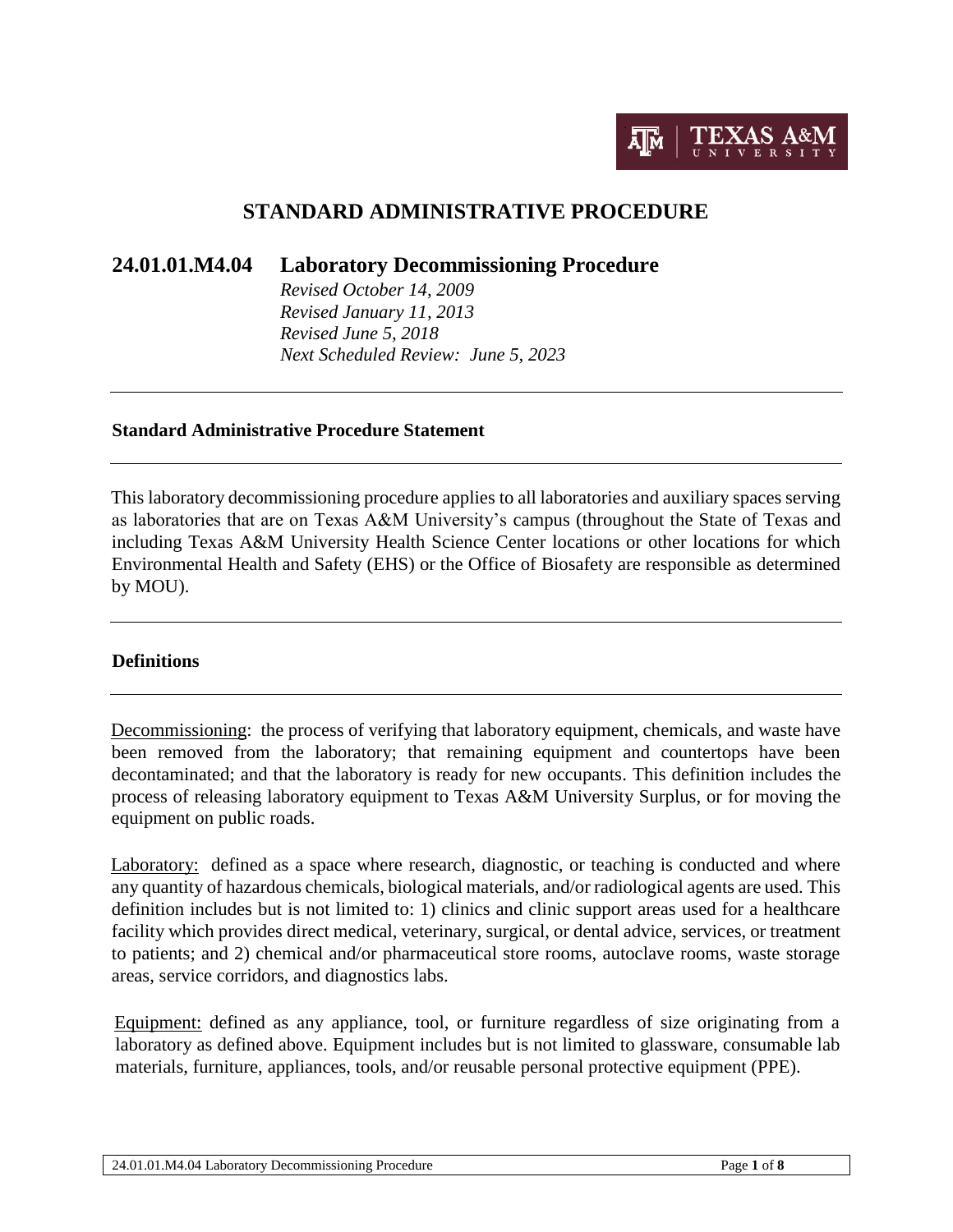#### **Official SAP/Responsibilities/Process**

#### 1. GENERAL PRINCIPLES

- 1.1. Laboratory Decommissioning This procedure must be applied to the removal of hazards from laboratory spaces when the principal investigator (PI) is:
	- leaving Texas A&M University
	- moving to another building on campus, or
	- relocating to another laboratory within the same building.

This procedure must also be applied to the removal of hazards from laboratory spaces undergoing general renovation.

When laboratories are vacated, all chemical, radioactive and biological materials, sharps and other wastes must be disposed or transferred in a proper manner.

All non-fixed equipment and supplies must be removed from laboratories for closeout or relocation. Laboratory equipment must be decontaminated before it is:

- removed from service,
- stored in another location, or
- disposed in a proper manner.

Working surfaces and storage locations must also be properly decontaminated.

#### EXCEPTIONS:

Laboratory spaces being taken over by new PIs who are satisfied with taking responsibility for the "as is" state of the laboratory and equipment within may document their willingness to accept responsibility and thus take ownership "as is." Any transfer of hazardous materials between owners must be acknowledged by both parties to the transfer with specific permission and involvement of EHS or the Office of Biosafety as appropriate.

## 1.2. Equipment Decommissioning

This procedure must be applied to the removal of hazards from equipment when the equipment is:

- part of a laboratory decommissioning process as defined above,
- removed from service and/or stored,
- leaving Texas A&M University,
- moving to another laboratory or building on any Texas A&M University campus, or released to Texas A&M University Surplus or otherwise disposed of in a proper manner.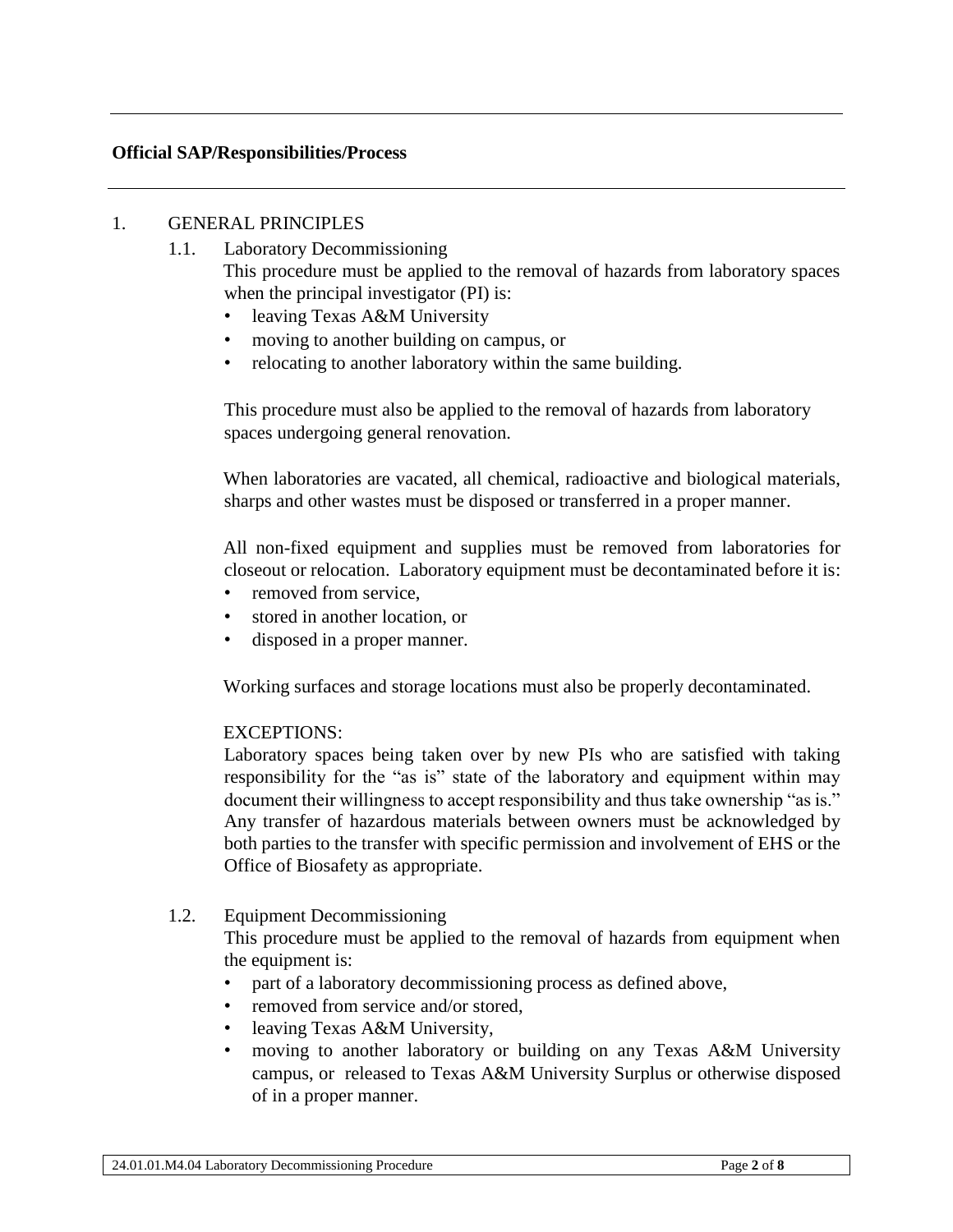1.3. Controlled Substances

Abandonment of a controlled substance is a violation of Federal regulations and University policies.

Controlled substances must remain with the Drug Enforcement Agency (DEA) license holder or be appropriately transferred to another DEA license holder. The transfer must be done via DEA regulations and all appropriate paperwork must be submitted to the DEA and maintained by both parties.

Appropriate disposal of controlled substances can be arraigned through EHS by the DEA license holder.

1.4. General

No hazardous materials shall be disposed of down drains or into the regular trash receptacles. Biohazardous materials not containing or contaminated with other hazards (e.g., radioactive materials, hazardous chemicals, or controlled substances) may be disposed of down drains or into regular trash receptacles after having first been subjected to an approved method of disinfection.

### 2. RESPONSIBILITIES

- 2.1 *Deans and Directors* are responsible for ensuring that all faculty members, researchers, and graduate students understand their responsibilities and that all procedures are adhered to when a faculty member, researcher, or graduate student leaves the University, transfers to a different department or laboratory, or decommissions laboratory equipment.
- 2.2 *Department Heads* are responsible for:
	- Verifying that EHS and the Office of Biosafety have been notified when an investigator plans to vacate a laboratory.
	- Ensuring principal investigators or responsible parties are aware of and follow the procedures contained in this policy.
	- Paying all costs associated with decommissioning if this policy is not followed.
- 2.3 *PI or Laboratory Supervisor* is responsible for proper disposition of all hazardous materials used in laboratories. This includes:
	- Making arrangements before leaving for the transfer or disposal of chemicals, radioactive materials, biological materials, and controlled substances.
	- Submitting a request to terminate the IBC permit, if applicable.
	- Ensuring that all labs, storage areas, equipment and work surfaces within these spaces are thoroughly cleaned before vacating the space(s).
	- Ensuring that all equipment is decontaminated in the proper manner when decommissioned.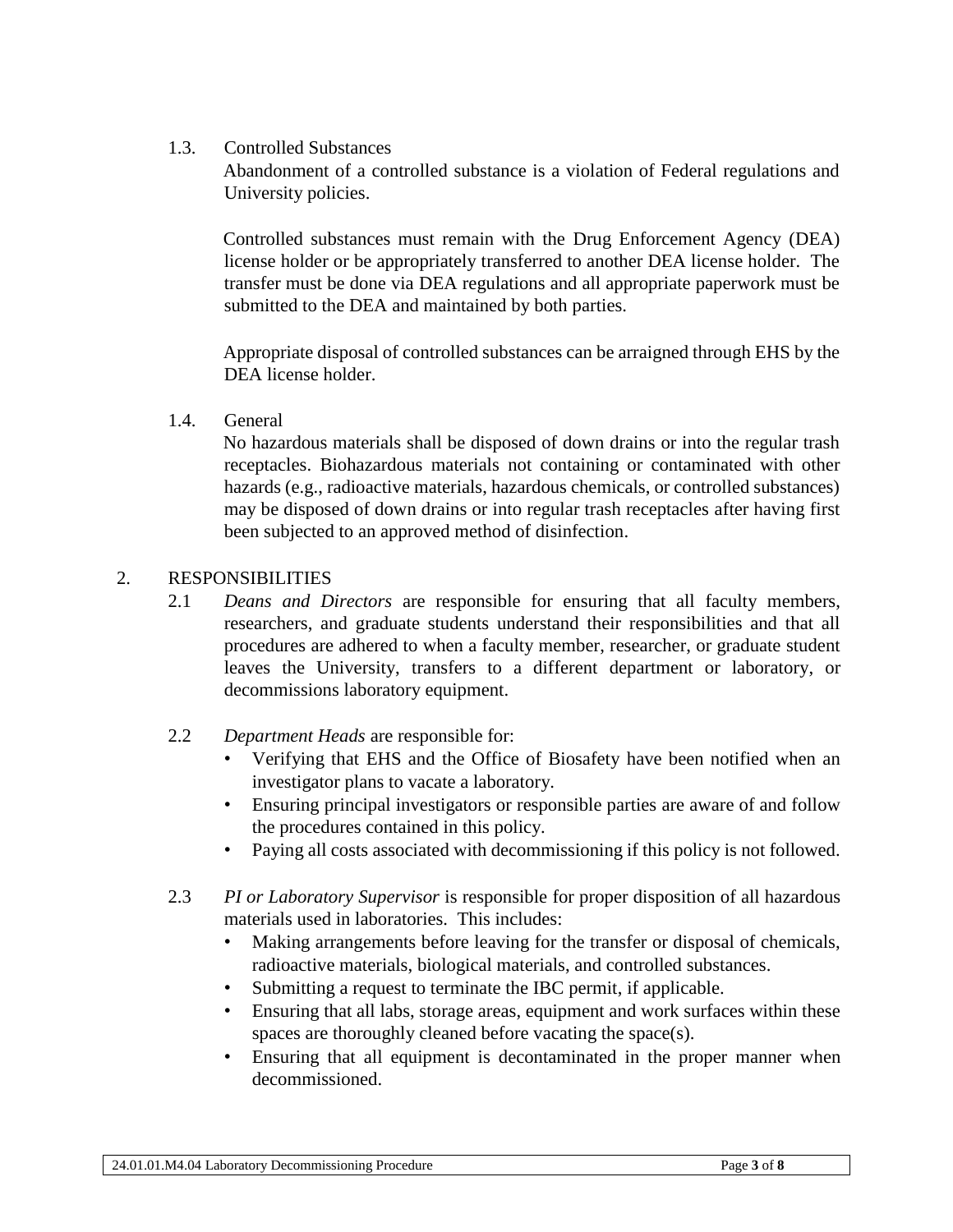- Correcting all non-conformances that remain after a closeout inspection by EHS and/or the Office of Biosafety.
- Ensuring all decontamination work is performed by lab personnel with proper training.
- 2.4 *EHS* is responsible for:
	- Consulting with the PI/Laboratory Supervisor prior to the laboratory closeout survey.
	- Conducting the laboratory closeout survey.
- 2.5 *Office of Biosafety:*
	- Consulting with the PI/Laboratory Supervisor prior to the laboratory closeout survey.
	- Conducting the biosafety closeout survey.

## 3. PROCEDURES

3.1 Laboratory Decommissioning

This process must be started at least three months before vacating the chemical-use room/laboratory to allow ample time to properly dispose of all materials.

EHS must be notified as soon as the PI or Laboratory Supervisor is informed that his/her lab will be closed or relocated. EHS will then schedule a consultation to ensure a successful laboratory decommissioning. Notification can be made as directed by EHS at their webpage for Registering and [Decommissioning](https://ehsd.tamu.edu/Pages/Lab-RegDecom.aspx) Laboratories.

The PI or Laboratory Supervisor will use the [Laboratory Decommissioning](https://ehsd.tamu.edu/Lab%20Safety%20Forms/Laboratory%20Decommissioning%20Checklist.pdf)  [Checklist](https://ehsd.tamu.edu/Lab%20Safety%20Forms/Laboratory%20Decommissioning%20Checklist.pdf) as a guidance document to help them prepare for the decommissioning inspection and to document completion of all parts of the process. All handling of hazardous materials shall be in accordance with proper procedures and regulations governing disposal or transport of hazardous materials. For additional information, contact EHS at 979-845-2132.

Once completed, the checklist should be signed and submitted to the user's Department Head and to EHS (via campus mail to MS 4472 or e-mail to [labsafety@tamu.edu\)](mailto:labsafety@tamu.edu).

Upon receiving the completed checklist, EHS will schedule and conduct a laboratory decommissioning survey. This survey should be scheduled at least two weeks in advance of the lab closeout date. If biohazardous materials were in use in the lab, a staff member from the Office of Biosafety will also conduct a biological laboratory closeout survey. The checklist will be completed prior to vacating the space to ensure that all biohazards have been appropriately decontaminated and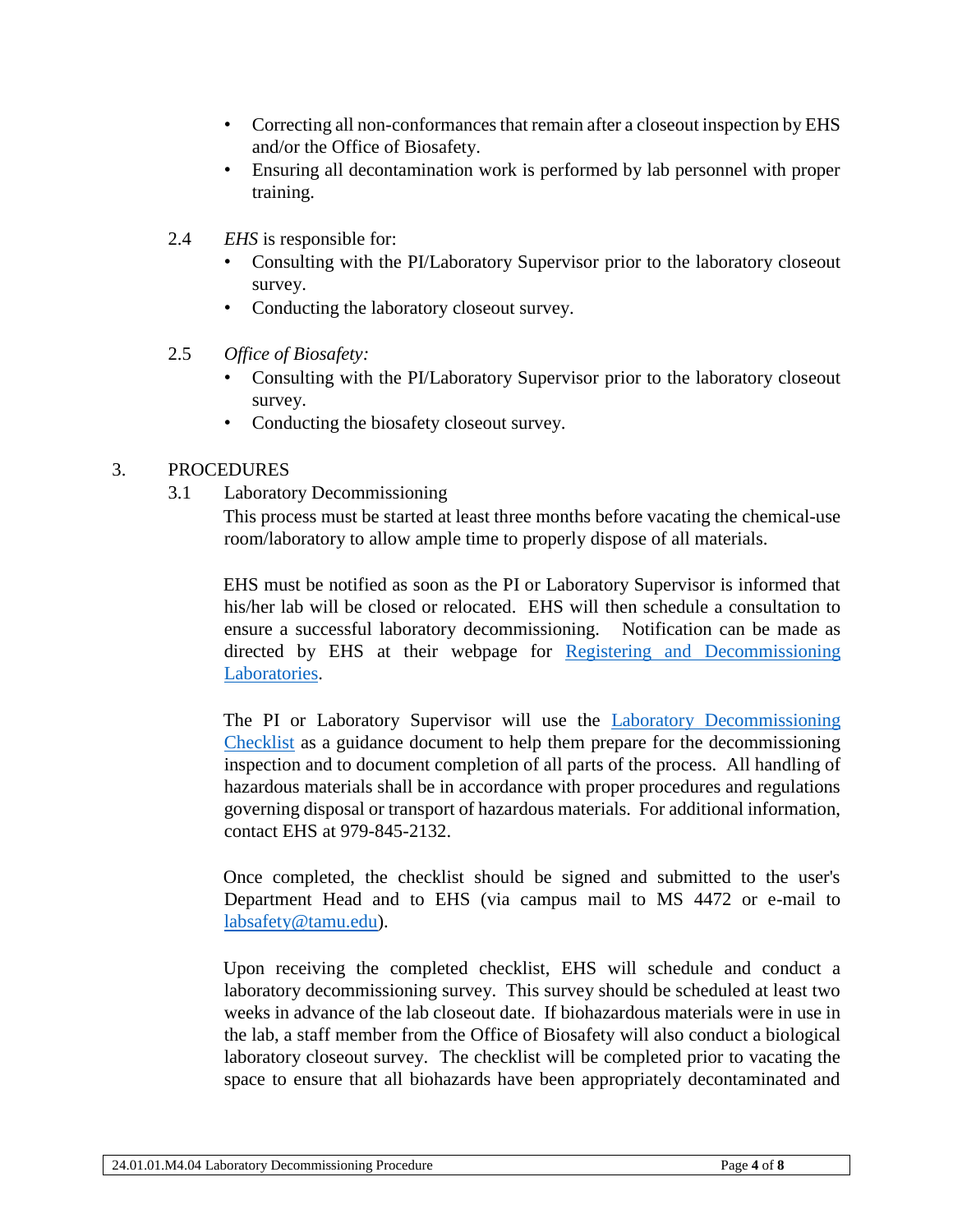disposed of properly. A copy of the completed checklist will be provided to the PI/Laboratory Supervisor, Department Head and EHS.

After conducting the decommissioning survey, EHS will complete the [Laboratory](https://ehsd.tamu.edu/Lab%20Safety%20Forms/Laboratory%20Decommissioning%20Clearance%20Authorization.pdf)  [Decommissioning Clearance Authorization](https://ehsd.tamu.edu/Lab%20Safety%20Forms/Laboratory%20Decommissioning%20Clearance%20Authorization.pdf) form, noting whether the decommissioning was successful. If any non-conformances are found, then they must be addressed by the PI/Laboratory Supervisor and a new survey scheduled. If the survey indicates successful decommissioning of the laboratory space and if EHS has received confirmation that the Office of Biosafety has completed their closeout procedures (when applicable), then this will be noted on the Laboratory Decommissioning Clearance Authorization, and a copy of the signed form will be provided to the department and the PI/Laboratory Supervisor.

If this procedure is not followed and the laboratory is not properly closed out, any costs incurred, including EHS staff time, disposal costs, fines, etc. will be charged back to the Department involved.

EHS and the Office of Biosafety acknowledge that a departmental policy towards cost recovery from the PI/Laboratory supervisor is under the purview of individual departments.

#### 3.2 Equipment Decommissioning

This process, if not included in a Laboratory Decommissioning process, must be completed at least 1 day prior to relocation, storage, or disposition of the equipment.

Environmental Health and Safety (EHS) will provide consultation as needed to ensure a successful equipment decontamination. Notification can be made by email to [labsafety@tamu.edu](mailto:ehsd@tamu.edu) or by phone at 979-845-2132.

The [TAMU Equipment Decontamination Form](https://ehsd.tamu.edu/Pages/SurplusLabEquipment.aspx) is to be completed prior to moving or releasing the equipment. All handling of hazardous materials shall be in accordance with proper disposal procedures and regulations governing disposal of hazardous materials. For additional information, contact EHS at 979-845-2132.

Once completed, the checklist should be signed and attached to the equipment and a copy maintained by the releasing party.

To the extent equipment is export controlled, the Export Control Office should be consulted prior to relocation, transfer or disposal. The Export Control Office may be contacted at [exportcontrols@tamu.edu](mailto:exportcontrols@tamu.edu) or 979-862-6419.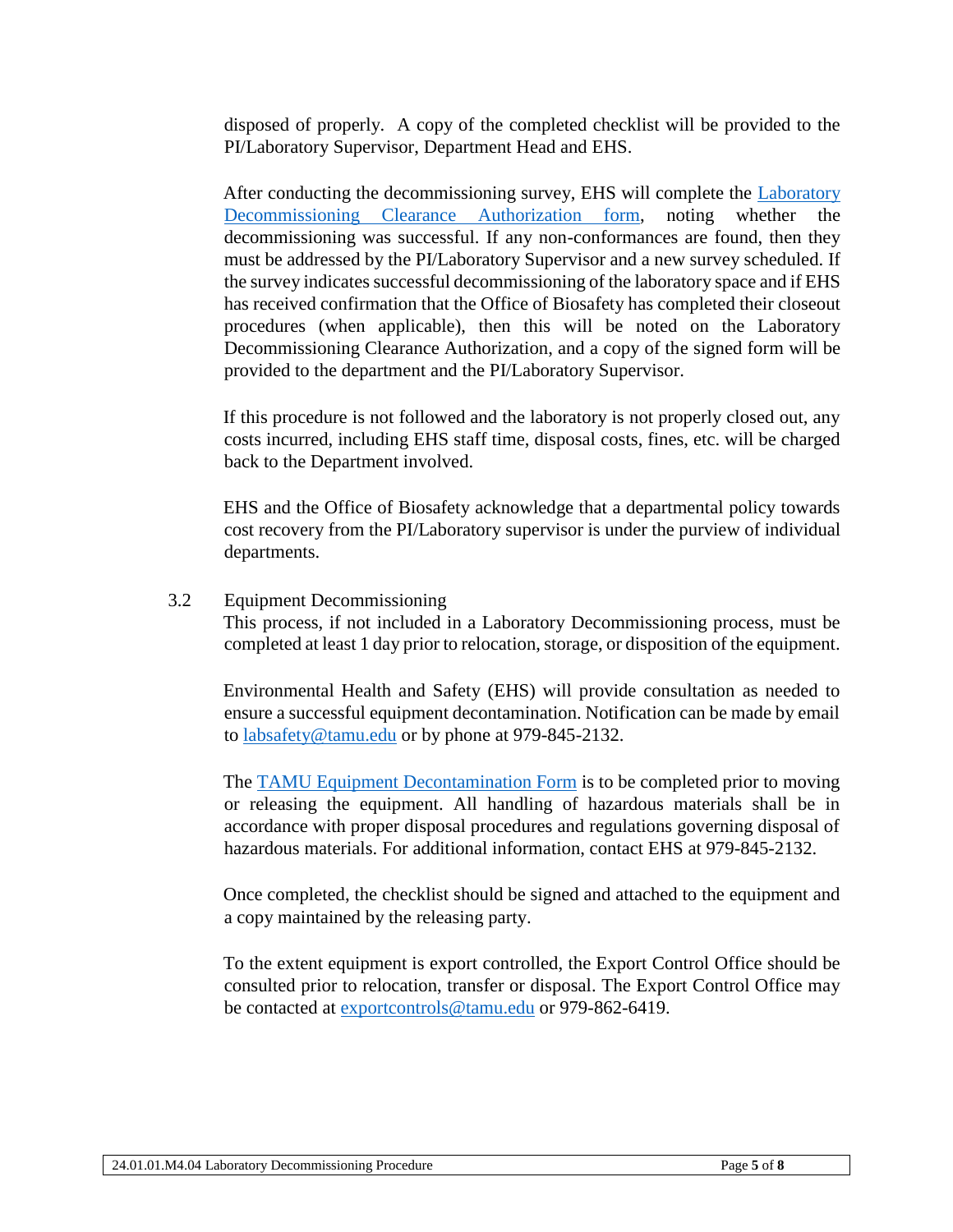If this procedure is not followed and the equipment is not properly decontaminated, any costs incurred, including EHS staff time, disposal costs, fines, etc. will be charged back to the Department.

EHS and the Office of Biosafety acknowledge that a departmental policy towards cost recovery from the PI/Laboratory Supervisor is the purview of individual departments.

### 4. METHODS

- 4.1 Minimum Training Requirements
	- The minimum training required for persons performing the decontamination is:
	- appropriate hazard training (e.g., hazard communication, biosafety, general radiation safety, etc.), and
	- laboratory specific training on proper decontamination procedures.
- 4.2 Minimum Personal Protective Equipment (PPE) Requirements The minimum PPE to wear when decontaminating lab and/or clinic equipment shall be a lab coat, gloves, and chemical splash goggles. Additional PPE may be required depending upon contaminants and decontamination method(s) used.
- 4.3 Decontamination of biosafety labs
	- All surfaces in and equipment originating from biosafety laboratories must be decontaminated with an appropriate disinfectant. All biohazards or materials potentially contaminated with biohazards (e.g., sharps, pipette tips, etc.) must be treated in accordance with TAMU Biohazardous Waste Disposal Guidelines prior to disposal

[\(http://rcb.tamu.edu/biohazards/resources/biohazardous-waste-disposal-pdf\)](http://rcb.tamu.edu/biohazards/resources/biohazardous-waste-disposal-pdf).

Appropriate choice of disinfectant may be determined by:

- referring to the approved IBC permit or laboratory SOPs,
- contacting the Office of Biosafety at [biosafety@tamu.edu,](mailto:biosafety@tamu.edu) or
- referring to the EPA's website for selected registered disinfectants.

Appropriate use of disinfectants may be determined by:

- referring to the manufacturer's recommendation regarding concentration and contact time, and
- referring to the manufacturer's recommendation for removal of disinfectant residue where applicable.

Document the disinfectant used on the TAMU Equipment Decontamination Form.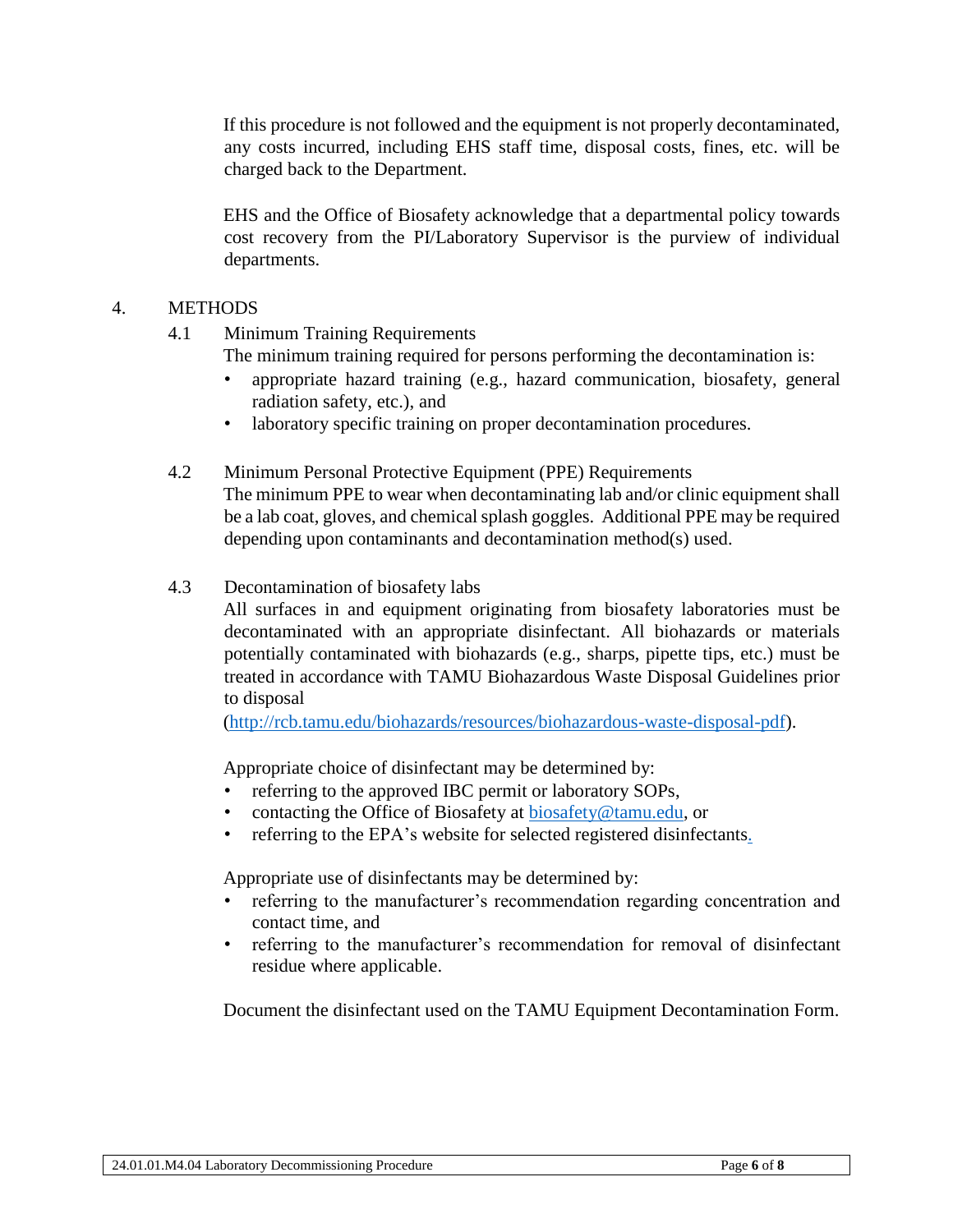Biological Safety Cabinets that are designated for surplus, or that will be disassembled for moving, must be decontaminated via paraformaldehyde treatment. Contact the Office of Biosafety for more information.

4.4 Chemical Decontamination

Consult manufacturer recommendations for instructions on cleaning equipment surfaces.

Consult Safety Data Sheets (SDSs) for information on specific hazards and decontamination methods.

Equipment that contains oil or refrigerants (e.g. air conditioners or refrigerators) or has a water jacket must be properly drained of its contents prior to disposal. It is the owner's responsibility to make arrangements to have the equipment drained and to ensure chemicals are properly disposed. Contact EHS for guidance.

Contact EHS prior to draining oil suspected of containing polychlorinated biphenyl (PCB).

4.5 Radiological Decontamination

Decontaminate any equipment that potentially came into contact with radioactive materials as appropriate per the TAMU Radiological Safety Program Manual and Radionuclide Laboratory Procedures Manual.

After decontamination and confirmation surveys are complete, contact the Radiation Safety Staff (RSS) to perform a follow-up survey and green tag the equipment.

#### **Related Statutes, Policies, or Requirements**

*Supplements [System Policy 24.01](http://policies.tamus.edu/24-01.pdf) and [System Regulation 24.01.01](http://policies.tamus.edu/24-01-01.pdf)*

#### **Forms**

[Laboratory Decommissioning Checklist](https://ehsd.tamu.edu/Lab%20Safety%20Forms/Laboratory%20Decommissioning%20Checklist.pdf) [Laboratory Decommissioning Clearance Authorization](https://ehsd.tamu.edu/Pages/Lab-RegDecom.aspx) TAMU [Equipment Decontamination Form](https://ehsd.tamu.edu/Pages/SurplusLabEquipment.aspx) [TAMU Biological Hazard Removal Verification Form](http://rcb.tamu.edu/biohazards/resources/tamu-biosafety-lab-decommission-checklist)